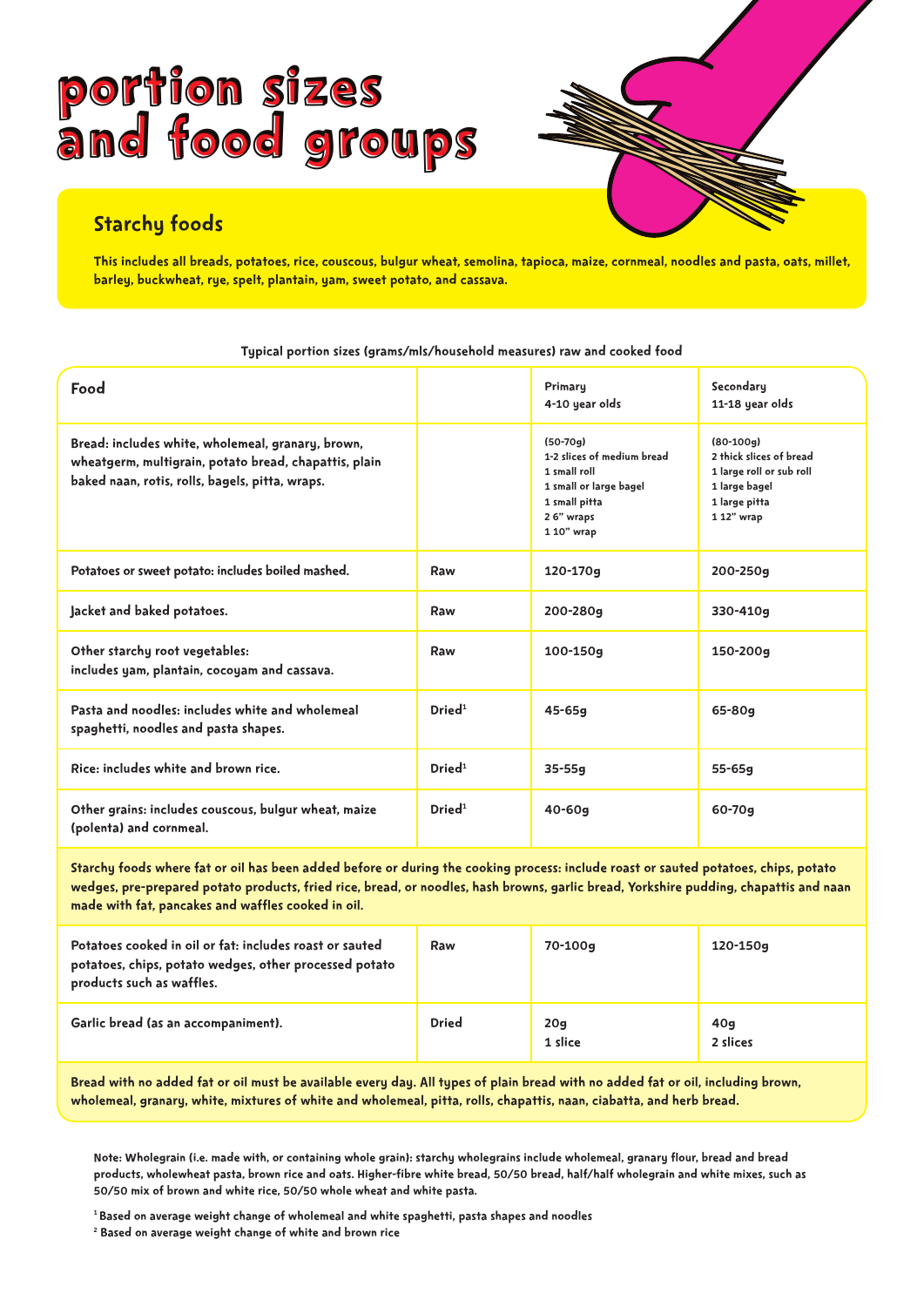### Fruit and Vegetables

This includes vegetables in all forms, including fresh, frozen, canned, dried and juiced, as well as pulses such as beans and lentils. Vegetables or salad should be offered as an accompaniment to every meal, in addition to any vegetables used as ingredients in composite dishes such as casseroles and stews. Potatoes are classed as a starchy food and are not included in this food group.

| Food                                                                                                                                                                                  |                    | Primary<br>4-10 year olds                | Secondary<br>11-18 year olds               |
|---------------------------------------------------------------------------------------------------------------------------------------------------------------------------------------|--------------------|------------------------------------------|--------------------------------------------|
| Vegetables or mixed salad, salad bars.                                                                                                                                                | Raw                | $40 - 60q$                               | 80g                                        |
| Vegetables including peas, green beans, sweetcorn,<br>carrots, mixed vegetables, cauliflower, broccoli, swede,<br>turnip, leek, Brussels sprouts, cabbage, spinach, spring<br>greens. | Cooked             | $40 - 60q$<br>1-2 tablespoons            | 80g<br>2-3 tablespoons                     |
| Pulses include lentils, kidney beans, chick peas.                                                                                                                                     | Dried <sup>3</sup> | $15-20q$                                 | 30q                                        |
|                                                                                                                                                                                       | Cooked             | $40 - 60q$<br>1-2 tablespoons            | <b>80g</b><br>3 tablespoons                |
| <b>Baked beans in tomato sauce</b><br>(as an accompaniment).                                                                                                                          | Cooked             | 50-70g<br>1-2 tablespoons                | 90-100g<br>3 tablespoons                   |
| Vegetable-based soup.                                                                                                                                                                 | Cooked             | 200-250g                                 | 250-300g                                   |
| Fruits in all forms, including fresh, frozen, canned, dried and juiced. Fruits can be provided within other dishes - for example, fruit-<br>based desserts such as crumbles.          |                    |                                          |                                            |
| Large-size fruit e.g. apples, pears,<br>bananas, peaches.                                                                                                                             | Raw                | 75-100g<br>1 small sized fruit with skin | 100-150g<br>1 medium sized fruit with skin |
| Medium-size fruit e.g. satsumas, tangerines, plums,<br>apricots, kiwis.                                                                                                               | Raw                | 50-100g<br>1 fruit with skin             | 80-100g<br>1-2 fruits with skin            |
| Small fruits e.g. strawberries, raspberries, grapes.                                                                                                                                  | Raw                | $40 - 60q$<br>10-15 fruits               | 80g<br>15-20 fruits                        |
| Dried fruit e.g. raisins, sultanas, apricots.                                                                                                                                         | Dried              | $15 - 30g$<br>1/2-1 tablespoon           | $25 - 30q$<br>1 tablespoon                 |

Typical portion sizes (grams/mls/household measures) raw and cooked food

All fruit-based desserts should have a content of at least 50% fruit measured by weight of the raw ingredients (e.g. fruit crumble, fruit pie, fruit sponge, fruit cobbler, fruit jelly). Fruit used as decoration or jam added to a dessert does not count towards this standard.

| Fruit salad, fruit tinned in juice and stewed fruit. | Raw/cooked | 65-100g<br>(40 g min fruit)<br>2-3 tablespoons | 130q<br>80g min fruit)<br>3-4 tablespoons |
|------------------------------------------------------|------------|------------------------------------------------|-------------------------------------------|
|                                                      |            |                                                |                                           |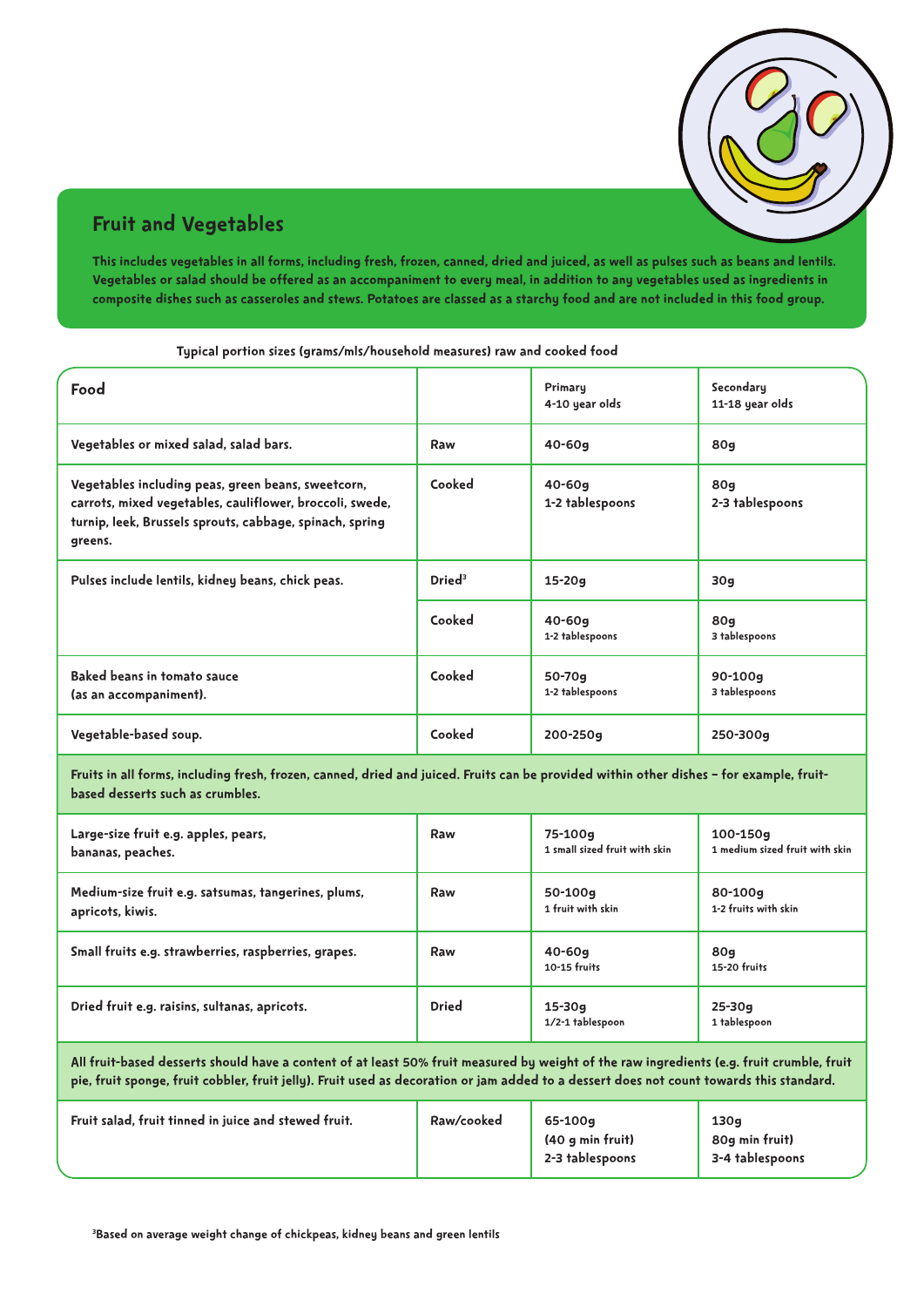# Portion sizes and food groups



#### Meat, fish, eggs, beans and other non-dairy sources of protein

This includes fresh and frozen meat, poultry, fresh, frozen and canned fish, shellfish, eggs, meat alternatives (including products such as soya and Quorn), tofu, pulses such as beans (cannellini, kidney, pinto, borlotti, haricot, butter, but not green beans), chickpeas, lentils (red, green, brown and puy) and nuts.

#### Typical portion sizes (grams/mls/household measures) raw and cooked food

| Food                                                                                                                                                                                                                                                                          |            | Primary<br>4-10 year olds        | Secondary<br>11-18 year olds           |
|-------------------------------------------------------------------------------------------------------------------------------------------------------------------------------------------------------------------------------------------------------------------------------|------------|----------------------------------|----------------------------------------|
| Roast red meat includes beef, lamb, pork, veal, venison and goat.<br>This is also the meat portion for baked potato and sandwich fillings.                                                                                                                                    | Raw        | 50-80g                           | 80-95g                                 |
| Roast poultry includes chicken, turkey and duck, as well as dishes or<br>products made from these meats.                                                                                                                                                                      | Raw        | 60-85g                           | 85-125g                                |
| All dishes containing red meat or poultry (e.g. stew, casserole,<br>curry, sweet and sour, pie with potato topping) Note: weight may<br>be reduced proportionately in composite dishes if adding another<br>protein based food, such as beans, cheese and milk.               | Raw        | 50-75g                           | 75-90g                                 |
| Meat-based soup.                                                                                                                                                                                                                                                              | Cooked     | 200-250g                         | 250-300g                               |
| White fish such as pollock, hake, coley, cod, haddock and plaice -<br>whether cooked alone, or in a dish such as a casserole or fish pie, or<br>as a breaded or battered product.                                                                                             | Raw        | $60 - 90g$                       | 90-125g                                |
| Oily fish, such as fresh, tinned or frozen salmon, sardines, pilchards,<br>mackerel, herring, and fresh or frozen tuna. Tuna only counts as an<br>oily fish when it is fresh or frozen because the omega-3 fatty acids<br>are removed during the canning process.             | Raw        | 55-80g                           | 80-110g                                |
| Fish or shellfish such as tuna, salmon, mackerel and prawns, served in<br>a salad, baked potato or sandwich.                                                                                                                                                                  | Cooked     | 50-70g                           | 70-100g                                |
| Egg served in a salad, baked potato or sandwich.                                                                                                                                                                                                                              | Cooked     | 1 egg                            | $1-2$ eggs                             |
| Meat alternatives made from soya beans, such as soya mince, tofu<br>and Quorn (e.g. vegetarian stew, curry, tikka, sweet and sour). Note:<br>weight may be reduced proportionately in composite dishes if<br>adding another protein-based food such as beans, cheese and milk | Cooked     | 50-70g                           | 70-100g                                |
| Pulses such as beans (cannellini, kidney, pinto, borlotti, haricot,                                                                                                                                                                                                           | Raw        | 20-25g                           | $40 - 45g$                             |
| butter, but not green beans), chickpeas, lentils (red, green, brown<br>and puy). This also includes nuts.                                                                                                                                                                     | Cooked     | 50-60g<br>1-2 heaped tablespoons | $100 - 120q$<br>2-3 heaped tablespoons |
| Vegetarian sausages, burgers, nut cutlets.                                                                                                                                                                                                                                    | Raw/cooked | 50-70g                           | 70-100g                                |
| <b>Meat products</b>                                                                                                                                                                                                                                                          |            |                                  |                                        |
| Sausages made from beef, lamb or pork.                                                                                                                                                                                                                                        | Raw        | $50 - 75g$<br>1 sausage          | 75-90g<br>1-2 sausages                 |
| Burgers.                                                                                                                                                                                                                                                                      | Raw        | 55-80g                           | 80-100g                                |
| Scotch pies, bridies, sausage rolls, Cornish pasty, encased meat<br>pastry pies, quiche, cold pork pie (e.g. Melton Mowbray).                                                                                                                                                 | Cooked     | 80g                              | 110g                                   |
| Breaded or battered shaped chicken and turkey products, e.g.<br>nuggets, goujons, burgers                                                                                                                                                                                     | Cooked     | 50-70g                           | 70-100g                                |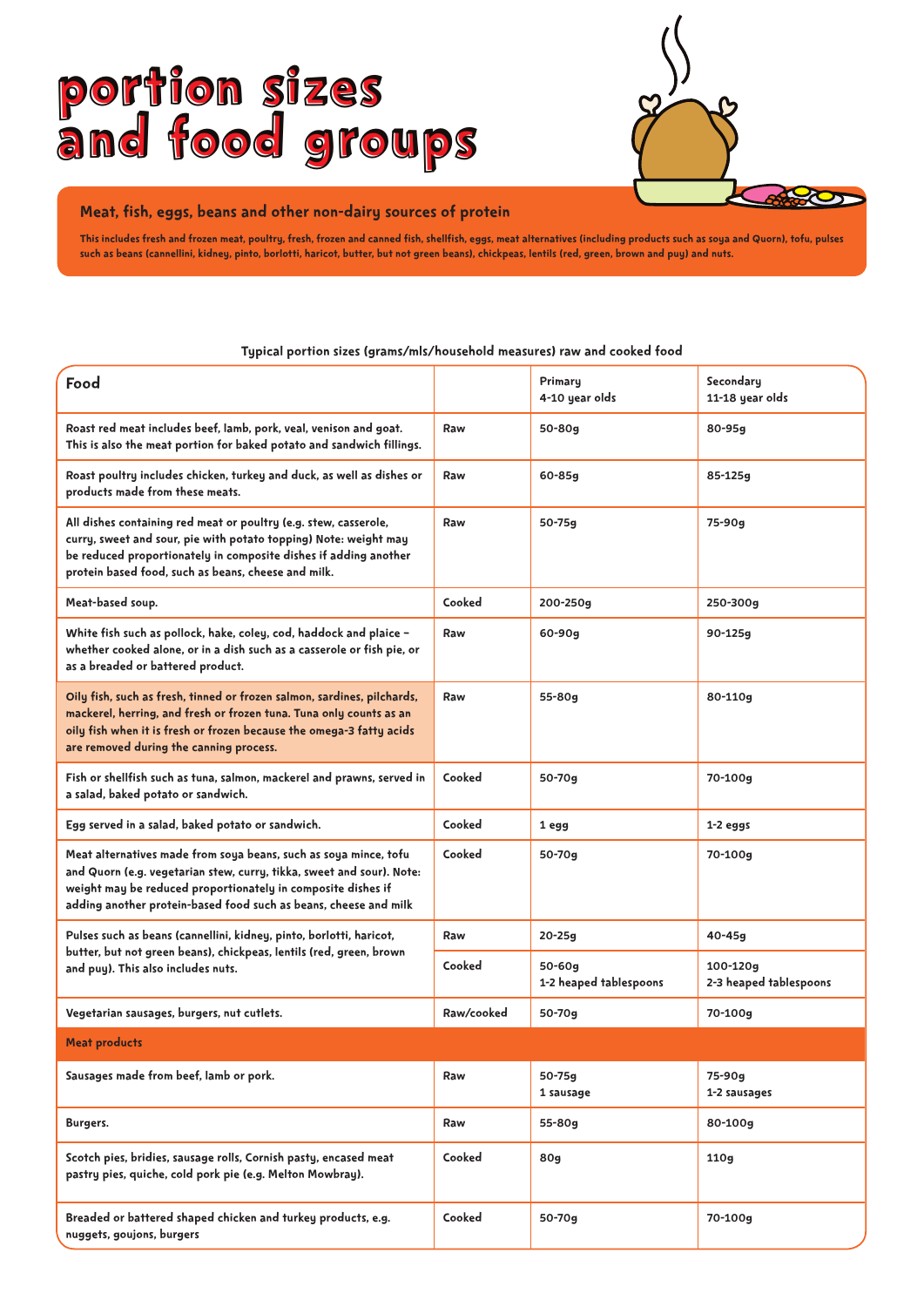#### Milk and dairy

This includes all types of milk, cheese, yoghurt (including plain or fruit, frozen and drinking yoghurt), or fromage frais, milk-based sauces, custard (made with milk), puddings made from milk and milk-based sauces.

| Food                                                                          | Primary<br>4-10 year olds | Semi-skimmen<br>Secondary<br><b>LIITII</b><br>11-18 year olds |
|-------------------------------------------------------------------------------|---------------------------|---------------------------------------------------------------|
| Low-fat drinking milk.                                                        | 150-200 mls               | 200-250 mls                                                   |
| Milk puddings and whips made with milk.                                       | 100-120g                  | 120-150g                                                      |
| Custard made with milk (e.g. served with fruit); portion size excludes fruit. | 80-100g                   | 100-120g                                                      |
| Yoghurts.                                                                     | 80-120g                   | 120-150g                                                      |
| Cheese (added to salads, baked potatoes, sandwiches or crackers).             | $20 - 30g$                | $30 - 40q$                                                    |

#### Foods high in fat, sugar and salt

| Deep fried foods: including those deep fried or flash fried in the kitchen or in the manufacturing process, such as chips      | Refer to relevant portion |
|--------------------------------------------------------------------------------------------------------------------------------|---------------------------|
| (including oven chips), potato waffles, hash browns, samosas, plantain chips, spring rolls, doughnuts, pakora and bhajis.      | size table                |
| Batter-coated and breadcrumb-coated foods: including any bought-in or homemade products such as chicken                        | Refer to relevant portion |
| nuggets, fish fingers, battered onion rings and tempura.                                                                       | size table                |
| Pastry: including shortcrust, flaky, filo, choux and puff, used in quiches, meat pies, fruit pies, fruit tarts, sausage rolls, | Refer to relevant portion |
| pasties, samosa.                                                                                                               | size table                |

Desserts: include cereal and starch based desserts such as rice, semolina, tapioca pudding, fruit-based desserts such as jelly, fruit compote, crumbles, and sponge puddings, vegetable-based desserts such as soya-based mousse, egg-based desserts such as ready to eat products and products prepared from egg such as flans, egg custard, custard fillings in pies, meringues, dairy-based desserts such as puddings with dairy-based fillings, fruit or flavoured yoghurt or other fermented milk and/or milk products, ice cream, mousse and fat-based desserts, such as ice cream, made with vegetable fats.

| Fruit pies, sponge puddings or crumbles.   | 80-100g | 100-120g     |
|--------------------------------------------|---------|--------------|
| Fruit jelly (portion size excludes fruit). | 80-100g | $100 - 120g$ |

Cakes and biscuits: include manufactured, bought-in products and prepared from scratch cakes and biscuits such as individual cakes, buns and pastries, scones, sweet and savoury biscuits.

| Cakes, tray bakes, muffins, scones, doughnuts.                                                                                                                                                                                                                                                                                                                  | $40 - 50g$                           | $50 - 60g$                                                                    |
|-----------------------------------------------------------------------------------------------------------------------------------------------------------------------------------------------------------------------------------------------------------------------------------------------------------------------------------------------------------------|--------------------------------------|-------------------------------------------------------------------------------|
| <b>Biscuits and flapjack.</b>                                                                                                                                                                                                                                                                                                                                   | $25 - 30g$                           | $30 - 40q$                                                                    |
| Ice cream.                                                                                                                                                                                                                                                                                                                                                      | 60-80g                               | 100q                                                                          |
| Pizza base.                                                                                                                                                                                                                                                                                                                                                     | $50 - 70g$                           | 80-100g                                                                       |
| Savoury crackers, bread sticks (served with fruit, vegetables or dairy foods); portion<br>size excludes fruit.                                                                                                                                                                                                                                                  | $10 - 15g$<br>1-2 crackers           | $15 - 30g$<br>2-3 crackers                                                    |
| Condiments: include ketchup, mayonnaise, salad cream, brown sauce, chutney.                                                                                                                                                                                                                                                                                     | no more than 10g, or one teaspoonful |                                                                               |
| Gravy.                                                                                                                                                                                                                                                                                                                                                          | 1 tablespoon<br>$20 - 30g$           | 2 tablespoons<br>$40 - 50q$                                                   |
| 'Snacks' means pre-packaged items other than confectionery, sandwiches, cakes or biscuits, which are ready to eat<br>without further preparation and which consist of or include as a basic ingredient potato, cereals, soya, nuts, seeds,<br>fruit or vegetables.                                                                                              |                                      | Refer to relevant portion size<br>table for fruit, vegetables<br>and crackers |
| Not permitted -<br>Confectionery: includes cereal bars, processed fruit bars, non-chocolate confectionary (whether or not containing<br>sugar), chocolate in any form (except hot chocolate), any product containing or wholly or partially coated with<br>no portion sizes<br>chocolate and any chocolate-flavoured substance. Cocoa is permitted.<br>provided |                                      |                                                                               |

Healthier Drinks Fruit/vegetable juice (maximum portion size) 150 mls 150 mls Drinking milk 150-200 mls 200-250 mls Combination drinks (fruit juice/water, flavoured milk) (maximum portion size) 330 mls 330 mls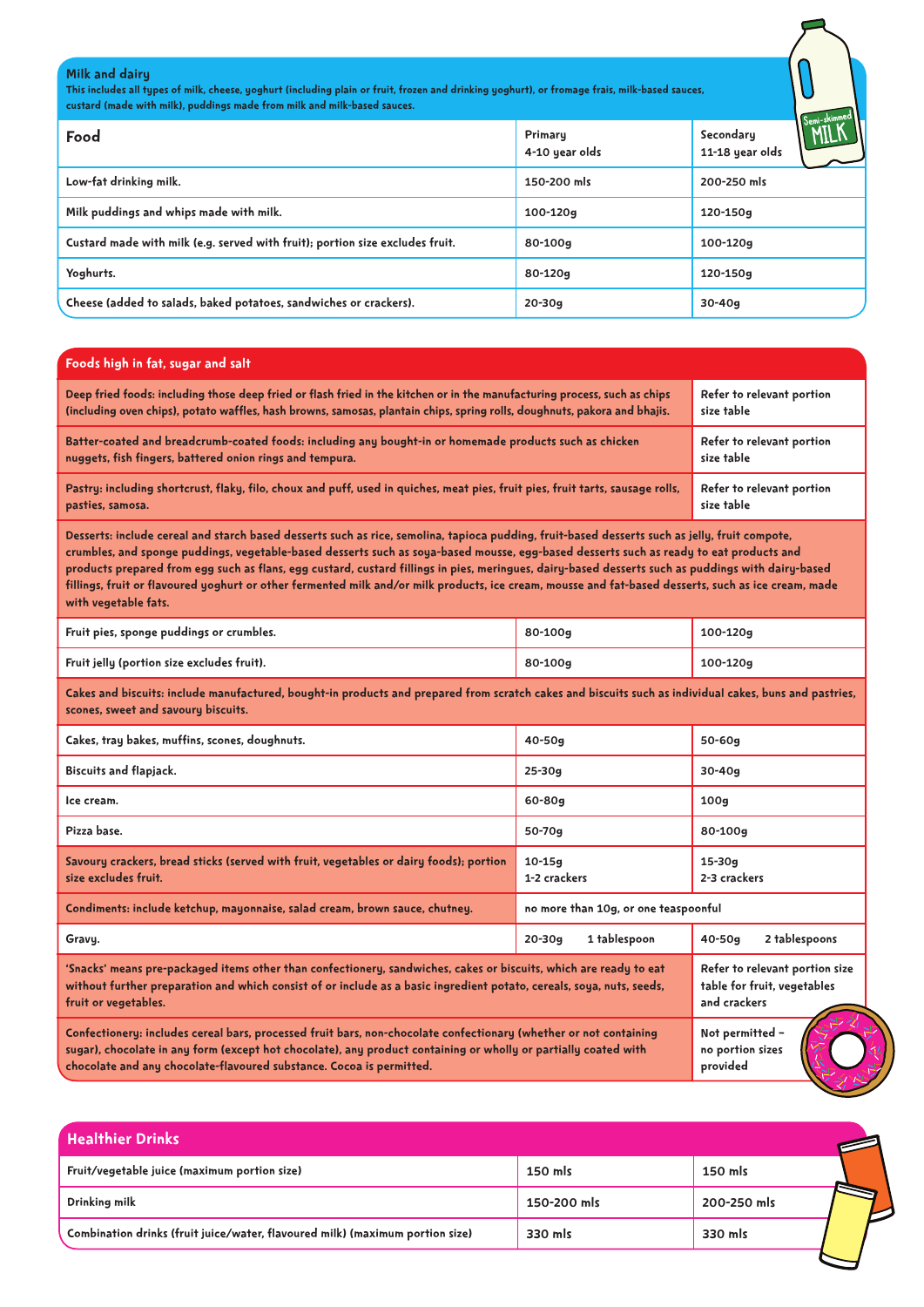

#### How to increase the iron, zinc and calcium content of your menu

Research shows that some children in Britain aren't getting enough iron, zinc and calcium in their diets to support their rapid growth. Here are some ways to boost their intake of these important minerals.





#### Managing food allergies and intolerances

Food allergies or intolerances must be taken seriously. Schools and caterers should work closely with parents to support children with medically-verified allergies or intolerances.

The 2014 EU Food Information for Consumers Regulation (1169/2011)requires food businesses to provide allergy information for unpackaged foods. There are also changes to existing legislation on labelling allergenic ingredients in pre-packed foods. See [www.food.gov.uk/enforcement/regulation/fir/labelling](http://www.food.gov.uk/enforcement/regulation/fir/labelling) for more information.

While it can sometimes feel daunting to cater for children with allergies or intolerances, it is important that these children can enjoy eating school food with their friends. There are a number of organisations who can provide practical help with this issue. Go to <http://whatworkswell.schoolfoodplan.com/articles/category/16/catering-for-special-diets> for a comprehensive list of helpful organisations.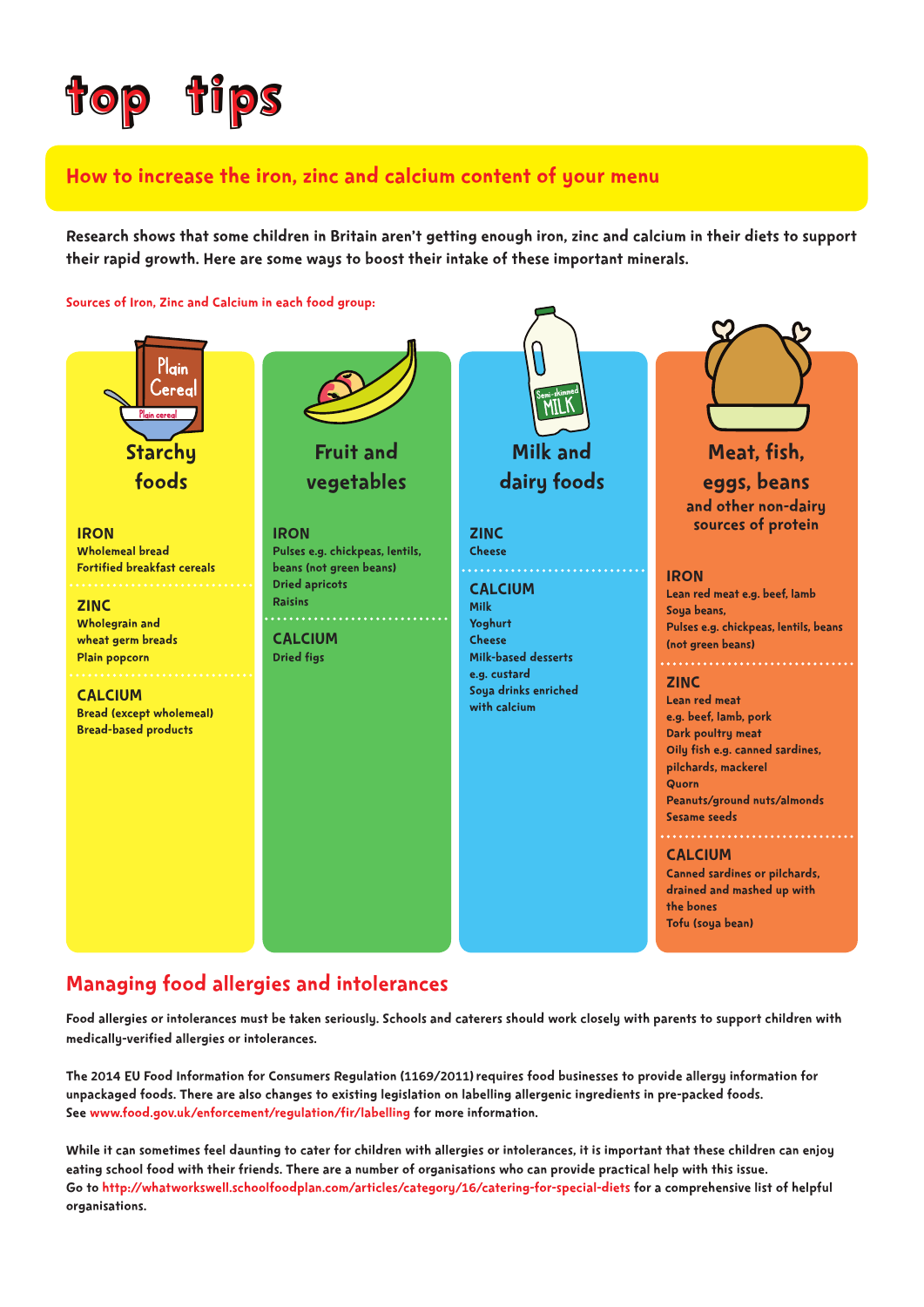### standards for school food other than lunch

Many of the food-based standards apply to food served throughout the school day, including breakfast, mid-morning break and after school clubs, as well as from vending machines and tuck shops. We have produced a checklist for schools to ensure the food and drink provision in each outlet operating in the school is compliant with the food-based standards for food other than lunch, available to download at [www.schoolfoodplan.com/standards/](http://www.schoolfoodplan.com/standards/)



#### Fruit and Vegetables

Fruit and/or vegetables available in all school food outlets.

#### SUGGESTIONS FOR WHAT YOU CAN SERVE

Pots of sliced/chopped fresh fruit. Fruit kebabs. Vegetable sticks with dips. Salad shaker pots. Malt loaf or fruit bread.



Starchy food cooked in fat or oil no more than two days each week (applies across the whole school day).

#### SUGGESTIONS FOR WHAT YOU CAN SERVE

Potatoes, rice, pasta and bread (although these are restricted if cooked in fat or oil). Porridge is a great breakfast food. Use fruit to sweeten if necessary. Otherwise, choose fortified breakfast cereals with higher fibre and low or medium sugar content. Avoid cereals with lots of added sugar and salt.



#### Meat, fish, eggs, beans and other non-dairy sources of protein

A meat or poultry product (manufactured or homemade and meeting the legal requirements) no more than once each week in primary schools and twice each week in secondary schools (applies across the whole school day).

#### SUGGESTIONS FOR WHAT YOU CAN SERVE

Offer a variety of sandwich/wraps/muffin fillings or toast toppings, such as eggs, houmous, sliced meat, poultry, fish, canned fish, baked beans. Or serve tortillas, fajitas, burritos, quesadillas, enchiladas, omelette, Spanish omelette or frittata.

### Healthier drinks

applies across the whole school day

Free, fresh drinking water at all times.

The only drinks permitted are:

- • Plain water (still or carbonated).
- • Lower fat milk or lactose reduced milk.
- • Fruit or vegetable juice (max 150mls).
- • Plain soya, rice or oat drinks enriched with calcium; plain fermented milk (e.g. yoghurt) drinks.
- • Unsweetened combinations of fruit or vegetable juice with plain water (still or carbonated with no added sugars or honey).
- • Combinations of fruit juice and lower fat milk or plain yoghurt, plain soya, rice or oat drinks enriched with calcium; cocoa and lower fat milk; flavoured lower fat milk, all with less than 5% added sugars or honey.
- • Tea, coffee, hot chocolate.

Combination drinks are limited to a portion size of 330mls. They may contain added vitamins or minerals, and no more than 150mls fruit juice. Fruit juice combination drinks must be at least 45% fruit juice.



Lower fat milk must be available for drinking at least once a day during school hours.

#### SUGGESTIONS FOR WHAT YOU CAN SERVE

Choose lower fat natural (plain) yoghurt and plain lower fat fromage frais, and add fruit to sweeten.

#### Foods high in fat, sugar and salt

- • No more than two portions of food that has been deep-fried, batter-coated, breadcrumb-coated, each week (applies across the whole school day).
- No more than two portions of food which include pastry each week (applies across the whole school day).
- • No snacks, except nuts, seeds, vegetables and fruit with no added salt, sugar or fat (applies across the whole school day).
- • No savoury crackers or breadsticks.
- No confectionery, chocolate and chocolatecoated products (applies across the whole school day).
- • No cakes, biscuits, pastries or desserts (except yoghurt or fruit-based desserts containing at least 50% fruit).
- • Salt must not be available to add to food after it has been cooked.
- • Any condiments limited to sachets or portions of no more than 10 grams or one teaspoonful.

#### SUGGESTIONS FOR WHAT YOU CAN SERVE

Remember: foods high in fat, sugar and salt are restricted or not permitted at times other than lunch.

As with the previous standards, these do not apply at parties, celebrations to mark religious or cultural occasions, or at fund-raising events.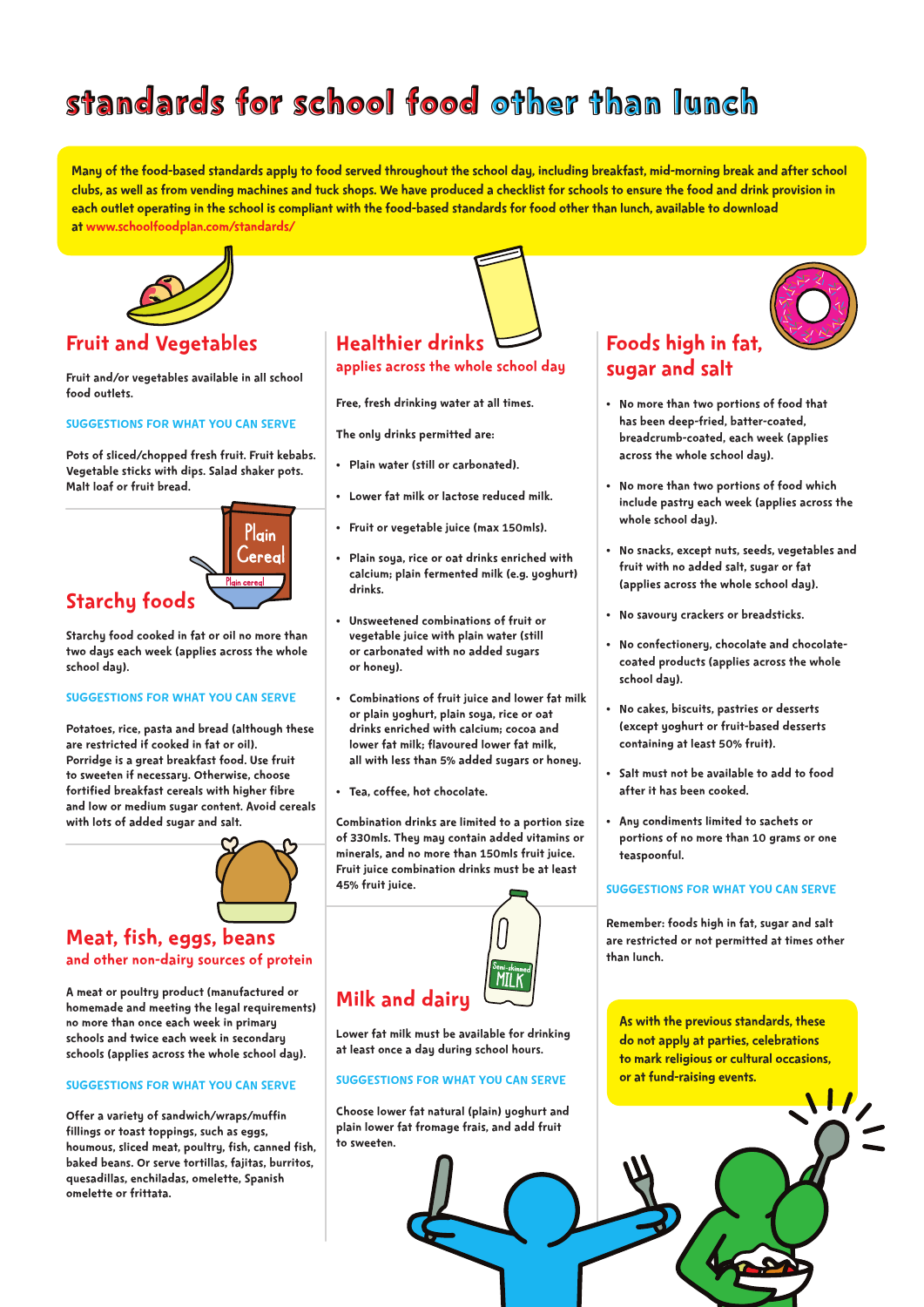### advice for preparing varied and tasty menus

#### 1. How to create interesting, varied and healthy menus

The School Food Plan has collected many examples of menus which meet the food-based standards and the nutrient framework – along with useful recipes created by caterers and cooks. You can access them by going to [www.schoolfoodplan.com/standards/](http://www.schoolfoodplan.com/standards/)

#### 2. Cooking healthier food

- • Choose products that meet the Responsibility Deal salt targets: [responsibilitydeal.dh.gov.uk](https://responsibilitydeal.dh.gov.uk)
- • Ask suppliers for nutritional information for their products, and read food labels to select those with lower amounts of fat, saturated fat, salt and sugars.
- • Take action to limit the fat, sugar and salt content of recipes.
- • Trim visible fat from meat, remove skin from poultry.
- • Avoid frying or roasting. If you do, use spray oils.
- • Skim fat from the surfaces of liquids.
- • Roast or grill on a rack or trivet rather than cooking in a flat oven tray.
- • Thicken soups and sauces with pureed vegetables or reductions, rather than adding extra flour and fat.
- • Use lower fat vinaigrette or yoghurt dressings instead of mayonnaise.
- • Don't add salt when boiling starchy foods or vegetables.
- • Try halving the amount of sugar suggested in recipes. Or use fresh or dried fruit in dishes instead of sugar.

#### 3. Homemade food

Consider making popular foods like burgers and sausages from scratch. Such homemade offerings are usually healthier than the pre-made products sold by suppliers. Once you're cooking from scratch, why not branch out? The same mince used for a burger could make a meatloaf, meatballs or a ragout, to name but a few.

#### 4. Reading food labels to choose lower fat, saturated fat, sugar and salt products

When buying food, ask suppliers for nutritional information and choose those which are marked as low or medium in fat, saturated fat, sugar and salt (sodium). Portion sizes given on the product label may not be appropriate for children, so use the portion size checklist here.



| <b>NUTRIENT</b>                 | <b>WHAT IS LOW</b><br>per 100g? | <b>WHAT IS MEDIUM</b><br>per 100g? | <b>WHAT IS HIGH</b><br>per 100g? | <b>WHAT IS HIGH</b><br>per portion? |
|---------------------------------|---------------------------------|------------------------------------|----------------------------------|-------------------------------------|
| Fat                             | 3.0g or less                    | $3.0 - 17.5g$                      | More than 17.5g                  | More than 21.0g                     |
| <b>Saturated Fat</b>            | 1.5g or less                    | $1.5 - 5.0g$                       | More than 5.0g                   | More than 6.0g                      |
| Sugar                           | 5.0g or less                    | $5.0 - 22.59$                      | More than 22.5g                  | More than 27.0g                     |
| Salt                            | 0.3g or less                    | $0.3 - 1.5g$                       | More than 1.5g                   | More than 1.8g                      |
| Criteria for drinks (per 100ml) |                                 |                                    |                                  |                                     |
| <b>Total Fat</b>                | 1.5g or less                    | $1.5 - 8.75g$                      | More than 8.75g                  | More than 10.5g                     |
| <b>Saturated Fat</b>            | 0.75g or less                   | $0.75 - 2.5g$                      | More than 2.5g                   | More than 3.0g                      |
| (Total) Sugars                  | 2.5g or less                    | $2.5 - 11.25g$                     | More than 11.25g                 | More than 13.5g                     |
| Salt*                           | 0.3g or less                    | $0.3 - 0.75g$                      | More than 0.75g                  | More than 0.9g                      |

Food labelling guidelines for fat, saturated fat, salt and sugar per 100g (whether or not it is sold by volume)

\* Sodium from all sources expressed as salt (1g sodium = 2.2.g salt)